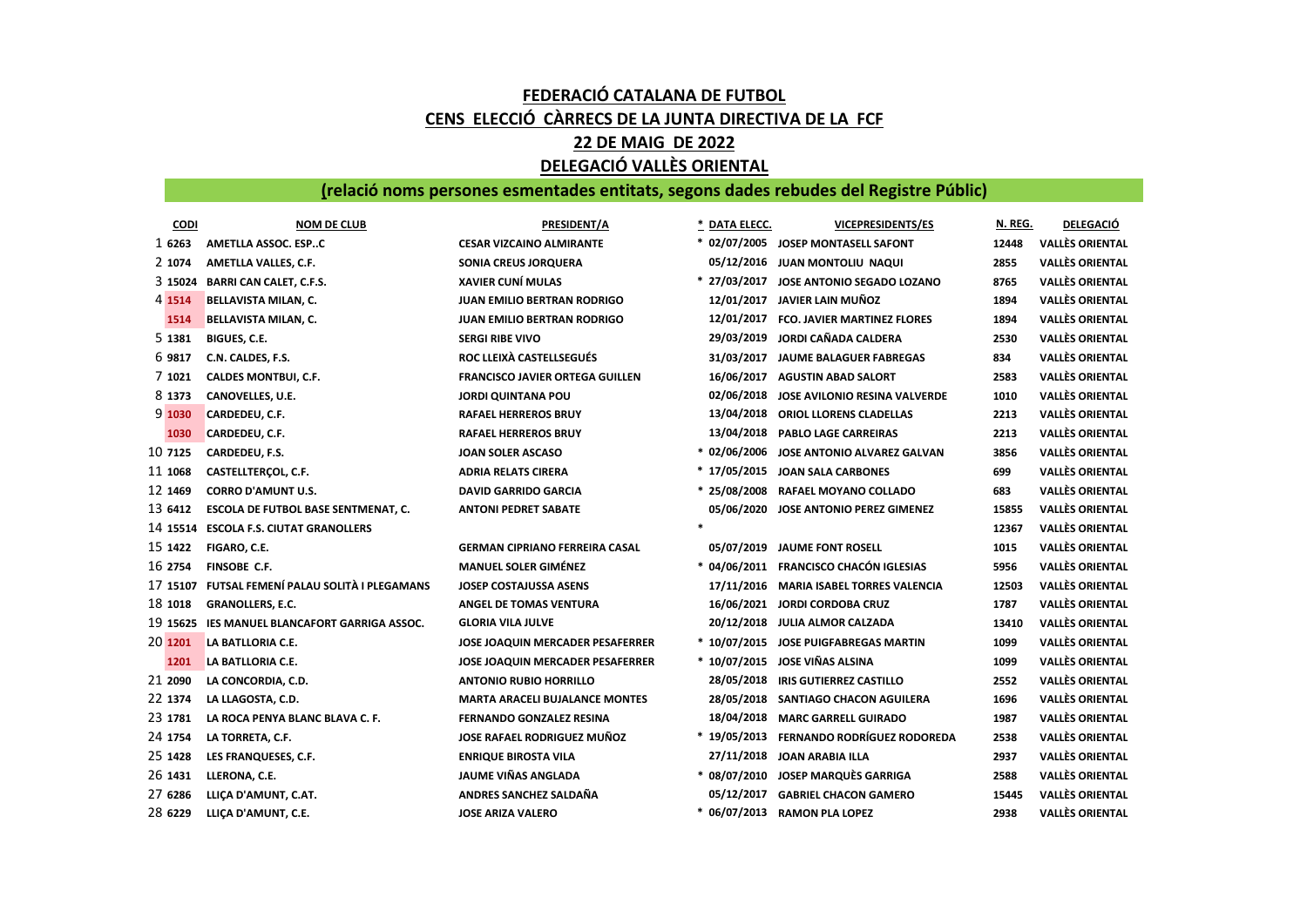| 29 1345 | LLIÇA D'AVALL, C.F.                        | <b>JOSE MARIA RODRIGUEZ CARDETE</b>       | $*14/04/2016$  |                                           | 532   | <b>VALLÈS ORIENTAL</b> |
|---------|--------------------------------------------|-------------------------------------------|----------------|-------------------------------------------|-------|------------------------|
|         | 30 15709 LLICA D'AVALL, C.F.S              | <b>JOSE MANUEL GARCIA CASTILLA</b>        | $* 13/02/2018$ |                                           | 8330  | <b>VALLÈS ORIENTAL</b> |
| 31 1156 | LLINARS, C.E.                              | RICARDO GARCIA DE LA CALLE                |                | 01/07/2019 MIREIA TUBAU GALDON            | 440   | <b>VALLÈS ORIENTAL</b> |
|         | 32 15022 LOS CUESTA C.E. F.S.              | <b>TOMAS PINO CABRERA</b>                 |                | * 30/06/2015 ANTONIO PINO CABRERA         | 14620 | <b>VALLÈS ORIENTAL</b> |
| 33 2078 | LOURDES, U.D.                              | FERNANDO CARLOS DIAGO DE JESÚS            | 10/09/2020     |                                           | 1159  | <b>VALLÈS ORIENTAL</b> |
| 34 1181 | MARTORELLES, C.F.                          | <b>CARLES SIG VILLARRAZO</b>              |                | * 23/03/2018 PABLO GAMALLO BELMONTE       | 2586  | <b>VALLÈS ORIENTAL</b> |
| 35 6159 | MOLLET U.E.,CF.                            | <b>JORDI CANDELA RAMOS</b>                |                | 18/01/2017 JOAN CREUS GIL                 | 11286 | <b>VALLÈS ORIENTAL</b> |
| 6159    | MOLLET U.E.,CF.                            | <b>JORDI CANDELA RAMOS</b>                |                | 18/01/2017 ROBERTO GONZALEZ GASALLA       | 11286 | <b>VALLÈS ORIENTAL</b> |
| 36 1551 | MOLLETENSE, U.D.                           | <b>GABRIEL MONTOYA RUIZ</b>               |                | 25/02/2018 JUAN ARMANDO BEJARANO MORENO   | 1267  | <b>VALLÈS ORIENTAL</b> |
| 37 6214 | MONTMELO UNIO ESPORTIVA, CF                | <b>ANDRES FELIPE MONTES QUINTERO</b>      |                | * 05/06/2015 IGNACIO ATANES COMAS         | 12155 | <b>VALLÈS ORIENTAL</b> |
|         | 38 15146 MONTMELO, A.E.                    | <b>MANOLO CALVO ROSA</b>                  | 20/10/2017     |                                           | 7141  | <b>VALLÈS ORIENTAL</b> |
|         | 39 15510 MONTORNES GIRIBETS, ASSC. ESP.    | <b>JOSÉ RAFAEL MARTÍNEZ BLÉ</b>           |                | 22/06/2019 JOSE LUIS FLORES TORRES        | 13153 | <b>VALLÈS ORIENTAL</b> |
| 40 2900 | <b>MONTORNES NORTE, C.D.</b>               | JUAN JESUS JIMENZ IBAÑEZ                  | 25/07/2019     |                                           | 477   | <b>VALLÈS ORIENTAL</b> |
| 41 2517 | <b>MONTORNES, C.F.</b>                     | <b>AGUSTIN MECA BORREGUERO</b>            |                | 16/04/2018 RAFEL MANUEL HIDALGO VIVAS     | 2656  | <b>VALLÈS ORIENTAL</b> |
| 42 1149 | OLIMPIC LA GARRIGA, C.F.                   | <b>FRANCESC JOSEP CERVANTES RODRÍGUEZ</b> | $* 24/05/2015$ |                                           | 1098  | <b>VALLÈS ORIENTAL</b> |
|         | 43 15546 PALAU SOLITA I PLEGAMANS 2007 CFS | <b>GREGORI AGUSTIN SILVA SOTO</b>         |                | 29/03/2017 JUAN CALDERON NAVARRO          | 13533 | <b>VALLÈS ORIENTAL</b> |
| 44 1020 | PALAU SOLITA I PLEGAMANS, F.C.             | <b>FRANCESC GARCIA RODRÍGUEZ</b>          |                | * 20/04/2016 FREDERIC GARCIA PASCUAL      | 524   | <b>VALLÈS ORIENTAL</b> |
| 45 6189 | PALAUENC C.F.                              | <b>MONICA GONZALEZ NIETO</b>              |                | * 15/12/2014 FCO. JAVIER GARCIA LANAU     | 11406 | <b>VALLÈS ORIENTAL</b> |
| 46 1559 | PALAUTORDERA, C.F.                         | <b>MIGUEL LLAVINA RUBIO</b>               | 29/04/2017     |                                           | 1256  | <b>VALLÈS ORIENTAL</b> |
| 47 1123 | PARETS, C.F.                               | <b>RAUL SOTO PADILLA</b>                  |                | 12/04/2019 JUAN PABLO MARTINEZ ESTRELLA   | 599   | <b>VALLÈS ORIENTAL</b> |
|         | 48 15168 PARETS, F.S.                      | <b>XAVIER PRAT NAVARRO</b>                | 04/08/2020     |                                           | 3718  | <b>VALLÈS ORIENTAL</b> |
|         | 49 15606 PAVELLÓ CASTELLTERÇOL C.F.S.      | <b>JORDI CATOT CARBONES</b>               |                | 05/07/2021 CARLES PEREIRA TORRENTE        | 15024 | <b>VALLÈS ORIENTAL</b> |
|         | 50 15592 PENYA BLAUGRANA MONTMELO F.S.     | <b>MIQUEL TINTO CAROLA</b>                | 16/03/2018     |                                           | 15174 | <b>VALLÈS ORIENTAL</b> |
| 51 2850 | PONENT, C.F.                               | PLACIDO SALAZAR LÓPEZ                     | $* 25/05/2017$ |                                           | 5327  | <b>VALLÈS ORIENTAL</b> |
|         | 52 15287 QUATRE CAMINS, F.S.               | <b>XAVIER BOSCA HUERTAS</b>               |                | * 01/08/2005 JORDI BARTRES ARENAS         | 9697  | <b>VALLÈS ORIENTAL</b> |
| 53 6233 | RAMASSA A.E.                               | PERE BUFÍ ROF                             |                | 15/06/2017 JUANA TEJEO GAVILAN            | 9745  | <b>VALLÈS ORIENTAL</b> |
| 54 6515 | SANT CELONI, C.F.                          | <b>CRISTOBAL JESUS MORAL JIMENEZ</b>      | * 26/02/2018   |                                           | 18429 | <b>VALLÈS ORIENTAL</b> |
|         | 55 15198 SANT CELONI, F.S.                 | <b>MARIONA GUILLEM PUJOL</b>              |                | 12/07/2016 JESUS MARIN SERRANO            | 8752  | <b>VALLÈS ORIENTAL</b> |
| 56 6495 | SANT ESTEVE PALAUTORDERA A.E.F.            | <b>DAVID MARCUS DOMINGUEZ</b>             |                | * 30/06/2017 JOAN GONZALEZ QUIÑONES       | 16797 | <b>VALLÈS ORIENTAL</b> |
| 57 1070 | SANT FELIU DE CODINES, C.F.                | ANGEL M. LÓPEZ MARTÍNEZ                   |                | * 23/03/2014 ISIDOR NUEVO CERCUNS         | 3036  | <b>VALLÈS ORIENTAL</b> |
| 1070    | SANT FELIU DE CODINES, C.F.                | ANGEL M. LÓPEZ MARTÍNEZ                   |                | * 23/03/2014 MARIANO HISPANO VILASECA     | 3036  | <b>VALLÈS ORIENTAL</b> |
| 58 1452 | SANT FOST, U.E.                            | <b>ANTONIO JAIME TENA MENA</b>            |                | * 24/03/2015 JOSE TEJADA ALONSO           | 752   | <b>VALLÈS ORIENTAL</b> |
| 59 6213 | <b>SANTA AGNES</b>                         | RICARD SACRISTAN TAULÉ                    | * 02/04/2016   |                                           | 12532 | <b>VALLÈS ORIENTAL</b> |
| 60 1172 | SANTA EULALIA RONÇANA, C.E.                | <b>DAVID GARCIA LEON</b>                  |                | * 03/06/2017 IGNASI MIRO CONGOST          | 2553  | <b>VALLÈS ORIENTAL</b> |
| 61 1012 | SENTMENAT, C.D.                            | <b>JOSEP MORRAL BADIA</b>                 |                | * 28/11/2009 FRANCESC BENITEZ CORDON 3R   | 2520  | <b>VALLÈS ORIENTAL</b> |
| 1012    | SENTMENAT, C.D.                            | <b>JOSEP MORRAL BADIA</b>                 |                | * 28/11/2009   JOSÉ E.GARCÍA MARTÍNEZ  1R | 2520  | <b>VALLÈS ORIENTAL</b> |
| 1012    | SENTMENAT, C.D.                            | <b>JOSEP MORRAL BADIA</b>                 |                | * 28/11/2009 MATILDE SAEZ MUNZON 2NA      | 2520  | <b>VALLÈS ORIENTAL</b> |
|         | 62 15211 SPORT SALA STA. PERPETUA          | <b>SEBASTIAN ESCAMEZ DIAZ</b>             |                | 09/03/2021 JAIME JOSÉ MARTÍNEZ COSTA      | 8166  | <b>VALLÈS ORIENTAL</b> |
| 63 6180 | UNIFICACIÓN C.F.STA.PERPETUA               | <b>FCO. TORRES RODRIGUEZ</b>              | 30/03/2021     |                                           | 11497 | <b>VALLÈS ORIENTAL</b> |